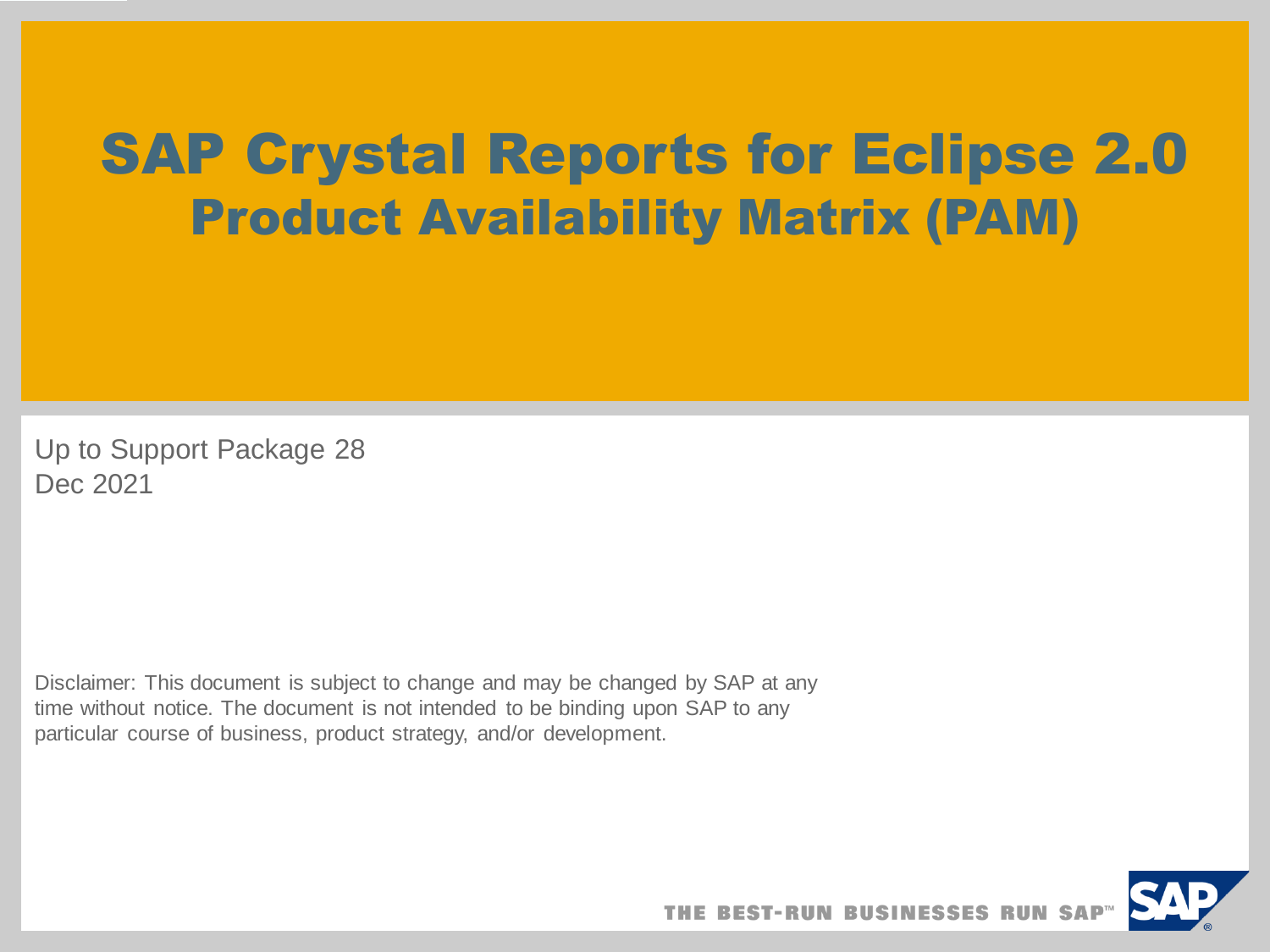# SAP Crystal Reports for Eclipse 2.0 Product Availability Matrix (PAM)



#### **PRODUCT AVAILABILITY MATRIX**

- 1. Operating Systems Design Time (Development)
- 2. Operating Systems Run-time (Deployment)
- 3. Language Support
- 4. Data Access Support
- 5. Browser Support
- 6. Web Application Servers
- 7. Other Technology Support
- 8. Minimum Hardware + Operating System Patch Requirements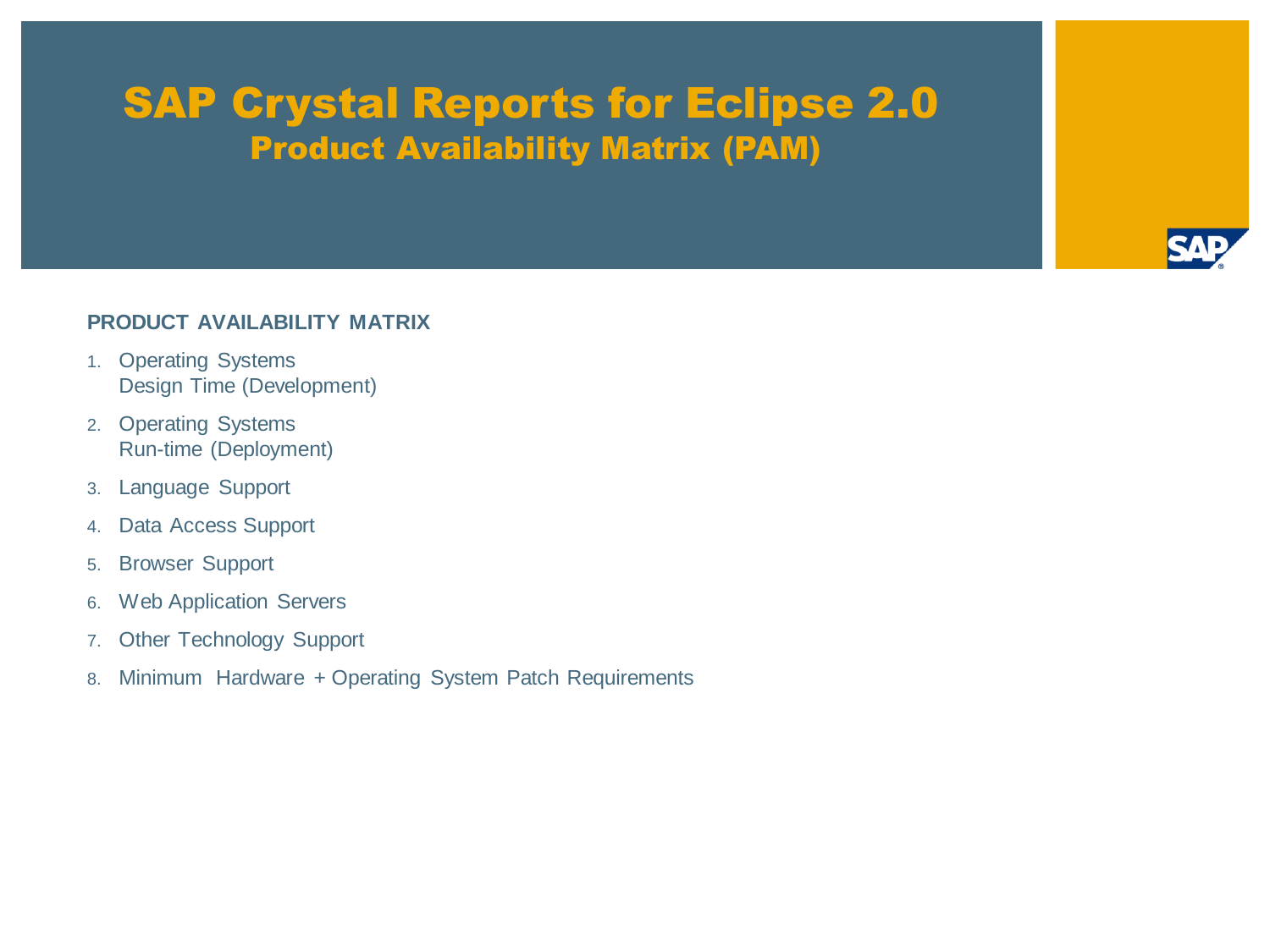### Operating Systems Design Time (Development)

#### Operating Systems

Microsoft Windows Server 2012

Microsoft Windows Server 2012 R2

Microsoft Windows Server 2016

Microsoft Windows Server 2019

Microsoft Windows Server 2022

Microsoft Windows 8.1

Microsoft Windows 10

Microsoft Windows 11

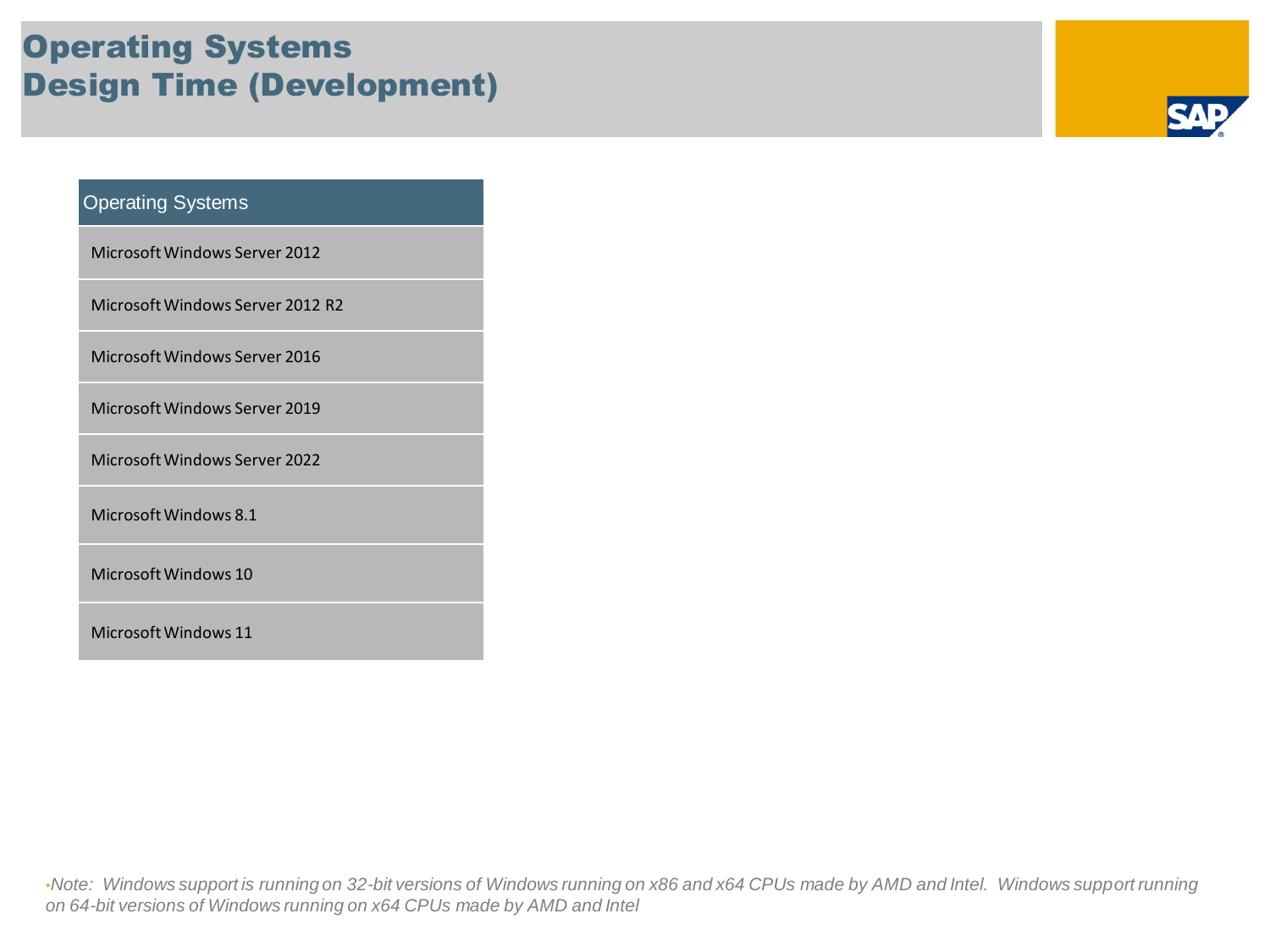### Operating Systems Run-time (Deployment)



#### Operating Systems

Microsoft Windows Server 2012

Microsoft Windows Server 2012 R2

Microsoft Windows Server 2016

Microsoft Windows Server 2019

Microsoft Windows Server 2022

Microsoft Windows 8.1

Microsoft Windows 10

Microsoft Windows 11

•*Note: Windows support is running on 32-bit versions of Windows running on x86 and x64 CPUs made by AMD and Intel. Windows support running on 64-bit versions of Windows running on x64 CPUs made by AMD and Intel*

•*Note: The SAP BusinessObjects products support the install of all Microsoft critical patches for the operating systems listed above.*

| <b>Other Operating Systems</b> |                                        |
|--------------------------------|----------------------------------------|
| Red Hat Enterprise Linux 6.1+  | <b>SUSE Linux Enterprise Server 11</b> |
| Red Hat Enterprise Linux 7     | SUSE Linux Enterprise Server 12        |
| Solaris 10                     | <b>SUSE Linux Enterprise Server 15</b> |
| Solaris 11                     | Mac OS X 10.5                          |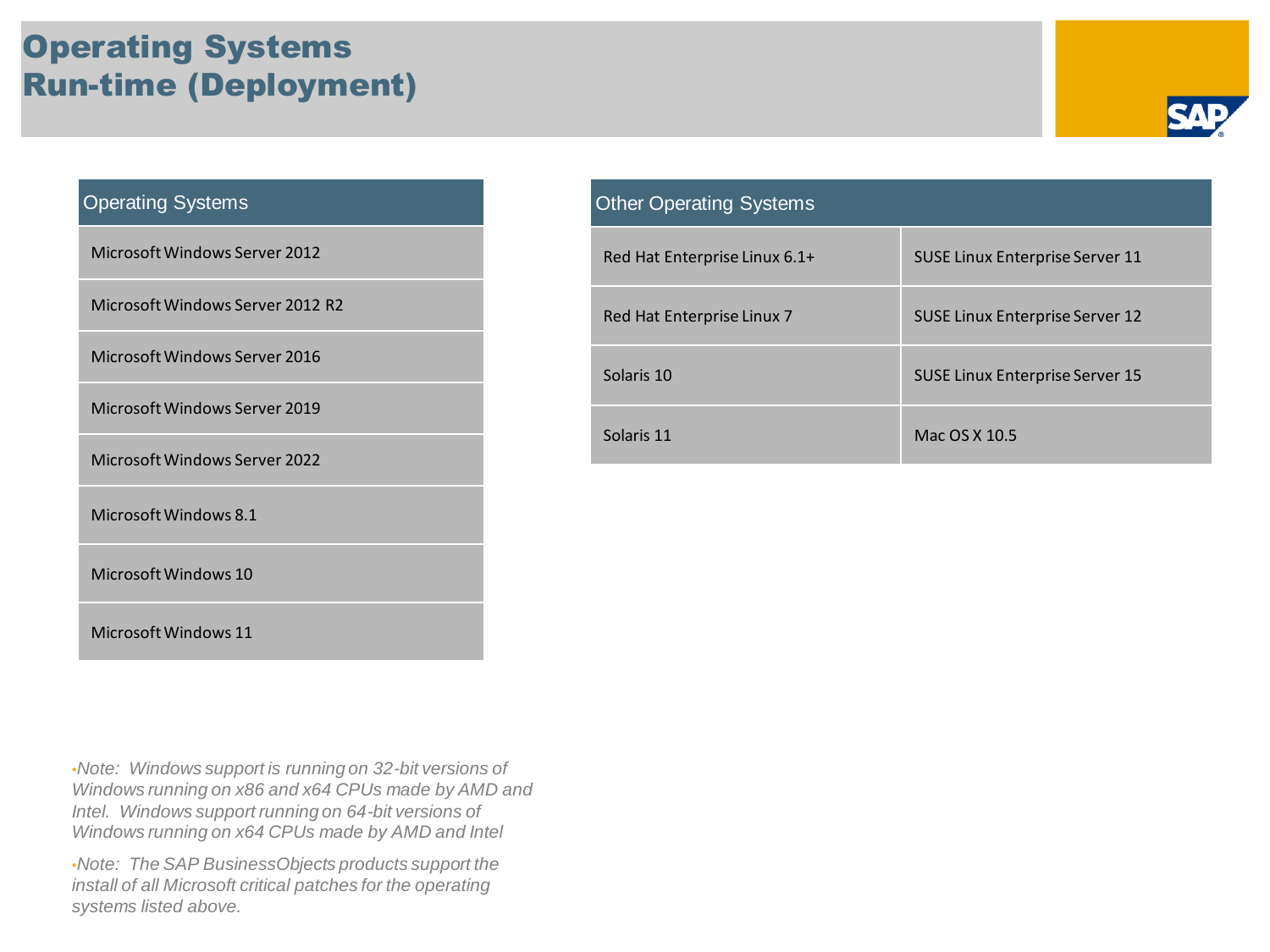## Language Support

| Languages             |            |
|-----------------------|------------|
| Chinese (Simplified)  | Italian    |
| Chinese (Traditional) | Japanese   |
| Czech                 | Korean     |
| Danish                | Polish     |
| Dutch                 | Portuguese |
| English               | Russian    |
| Finnish               | Slovak     |
| French                | Spanish    |
| German                | Swedish    |
| Hungarian             | Thai       |

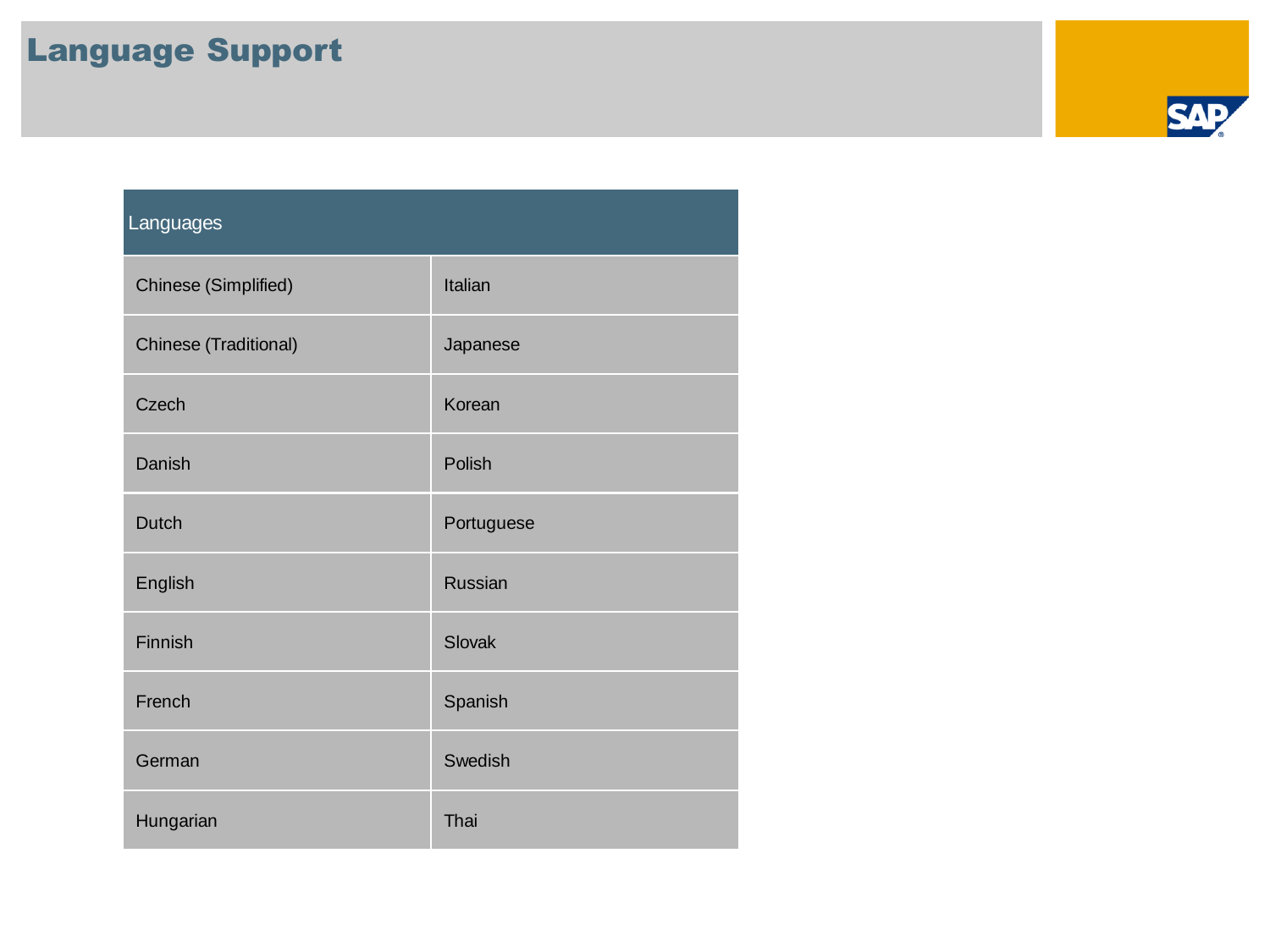

| Data Access         |                        | <b>Other Data Connectivity</b> |
|---------------------|------------------------|--------------------------------|
| Cloudscape 5.1      | SAP HANA 1.0           | <b>POJO</b>                    |
| <b>DB2 LUW 11.1</b> | SAP HANA 2.0           | XML & Web Services (1)         |
| <b>DB2 LUW 11.5</b> | SQL Server 2012        | Javabean (1)                   |
| Derby 10.14         | SQL Server 2014        |                                |
| Generic JDBC        | SQL Server 2016        |                                |
| Informix 11         | SQL Server 2017        |                                |
| MySQL 5             | SQL Server 2019        |                                |
| MySQL 8             | Sybase 15              |                                |
| Oracle 11gR2        | Sybase SQL Anywhere 12 |                                |
| Oracle 12c          | Sybase ASE 16 (1)      |                                |
| Oracle 12cR2        |                        |                                |
| Oracle 18c          |                        |                                |
| Oracle 19c          |                        |                                |

• *JDBC connectivity is only supported, unless specified otherwise*

• *(1) Not available with Eclipse integrated Crystal Reports designer; supported for runtime only*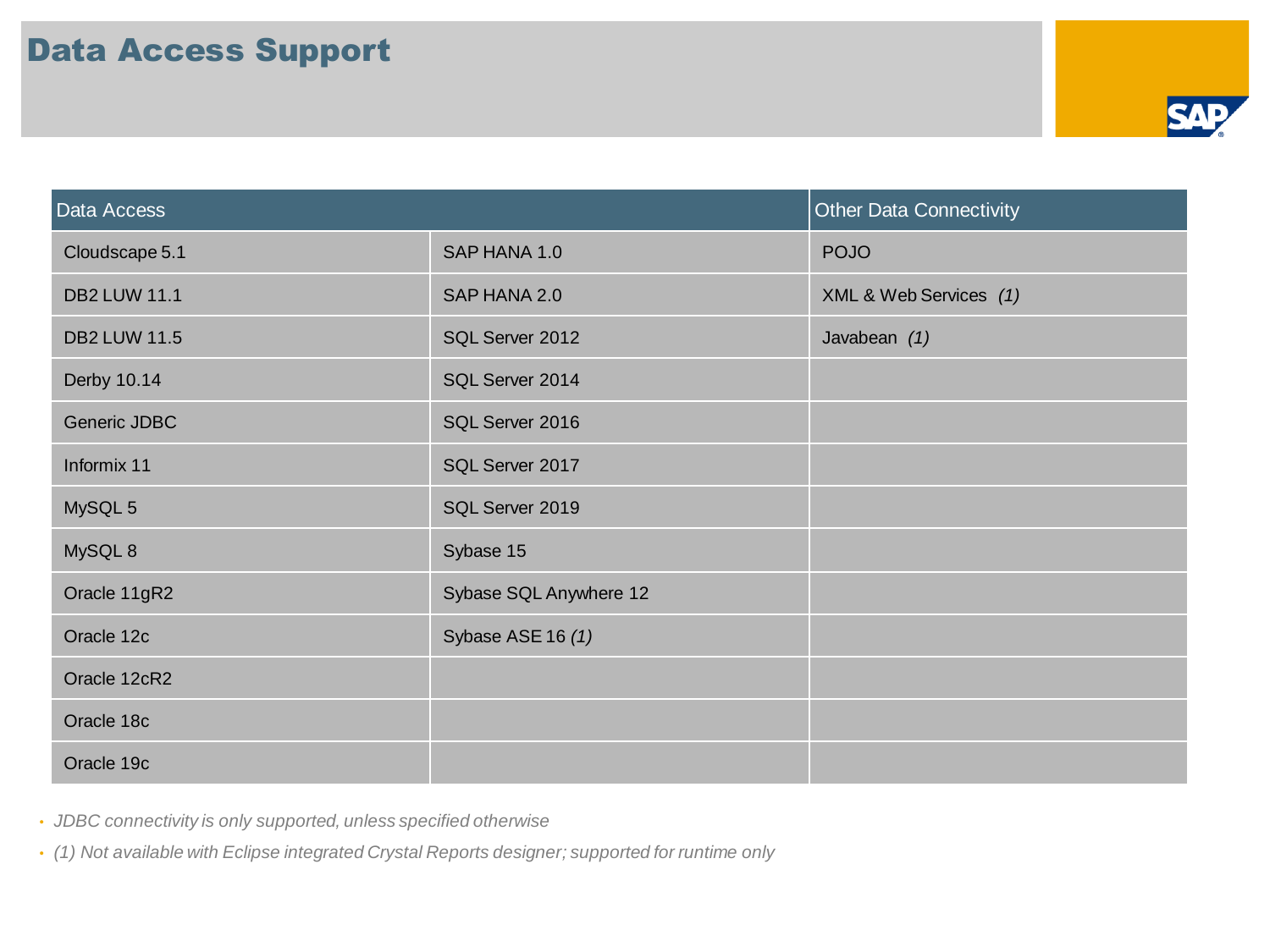#### Browser Support

| <b>Web Browsers</b>     |
|-------------------------|
| Chrome                  |
| Firefox ESR 91          |
| Internet Explorer 11    |
| Microsoft Chromium Edge |
| Safari (on MacOS)       |

•Since SP25 Parameter and DB logon prompting no longer rely on Flash, see SAP Note 2864236 for details.

•The current version of Google Chrome is supported based on testing with earlier versions of Chrome during development. Although SAP will work to maintain compatibility with Google Chrome, please be aware that issues may be introduced if and when Google makes significant changes to Chrome between rapid-releases.

•For more information about Firefox Extended Support Releases:<http://www.mozilla.org/en-US/firefox/organizations/faq>

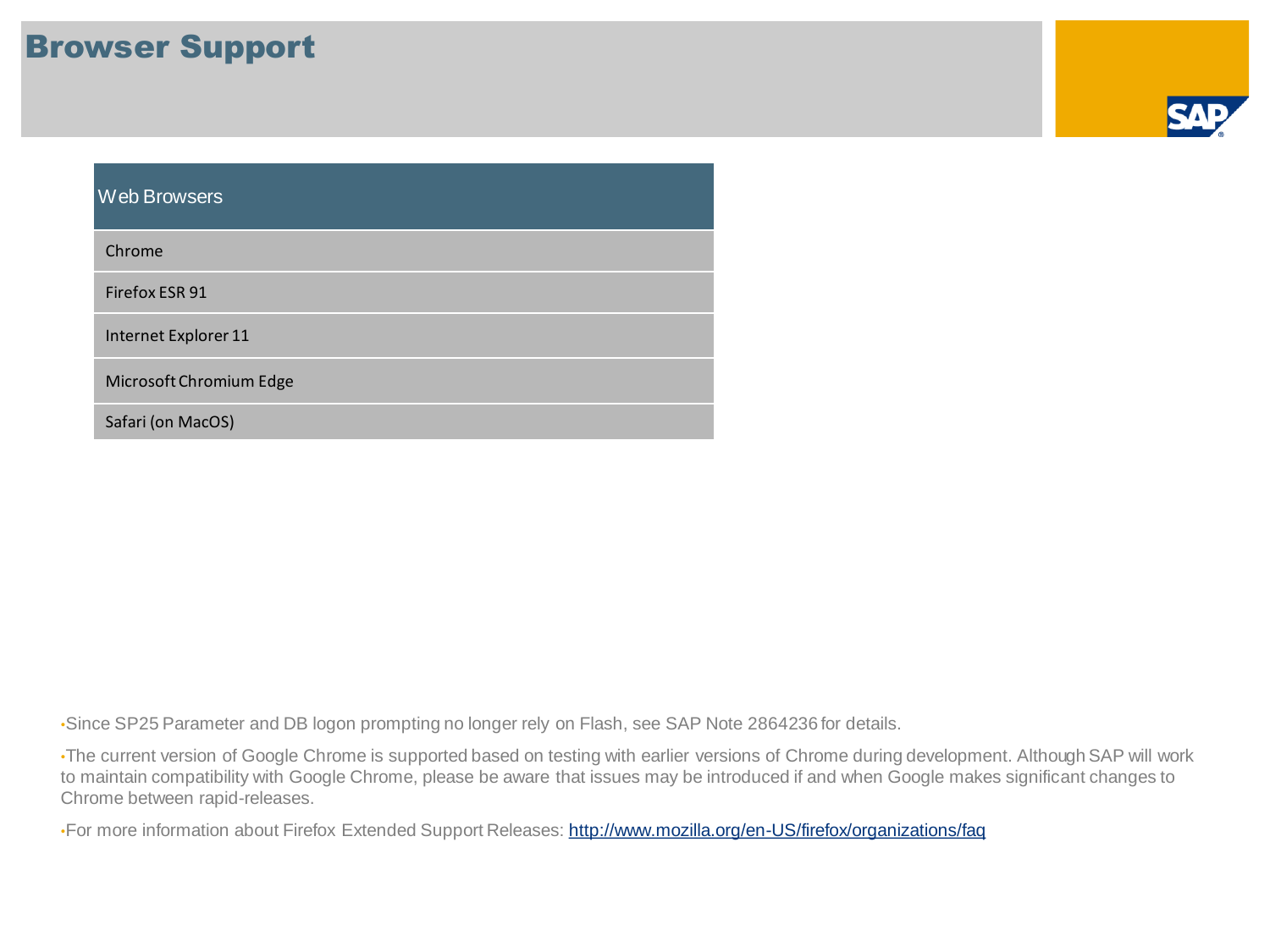

| <b>Application Server</b>    | Version        | <b>Java Version</b> |         |
|------------------------------|----------------|---------------------|---------|
| Tomcat                       | 7.0            | Java 8              |         |
|                              | 8.0            | Java 8              |         |
|                              | 9.0            | Java 8              |         |
| Oracle Web Logic             | 12.2           | Java 8              | $SP27+$ |
| WebSphere Application Server | 9.0            | Java 8              |         |
|                              | Liberty (17.0) | Java 8              |         |
| WildFly (Jboss 10)           | 10             | Java 8              |         |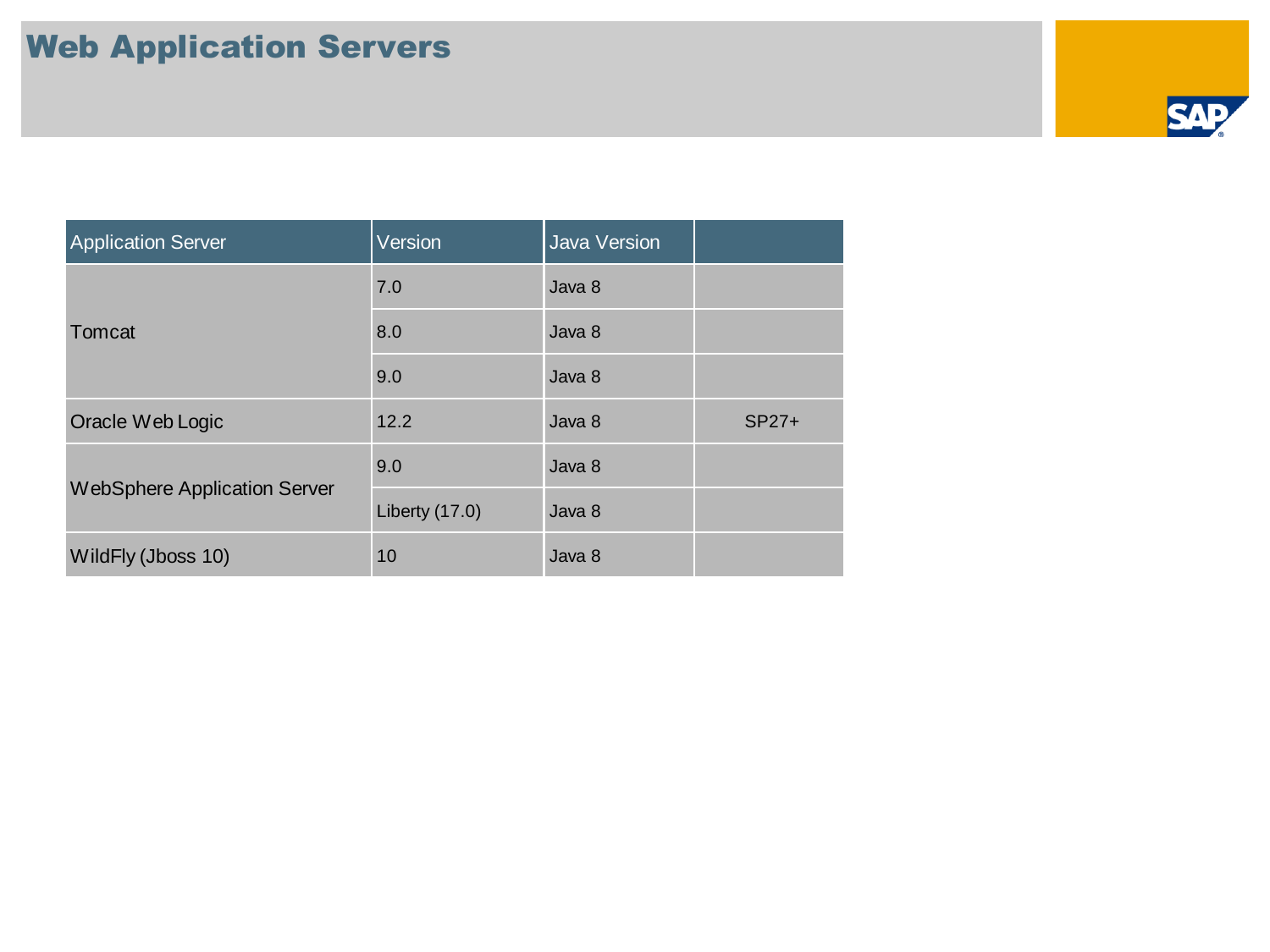## Other Technology Support

| Technology              | <b>Technology Version</b> |
|-------------------------|---------------------------|
| Oracle JDK <sup>1</sup> | 8,11                      |
| Open JDK                | 11                        |
| <b>Eclipse IDE</b>      | 4.8, 4.14 (2019-12)       |
| Adobe Reader            | Adobe Reader DC           |
| Adobe Flash Player      | Adobe Flash Player 32     |

•*(1) JDK7 is no longer supported since Crystal Reports for Eclipse SP24 (released on January 2019).*